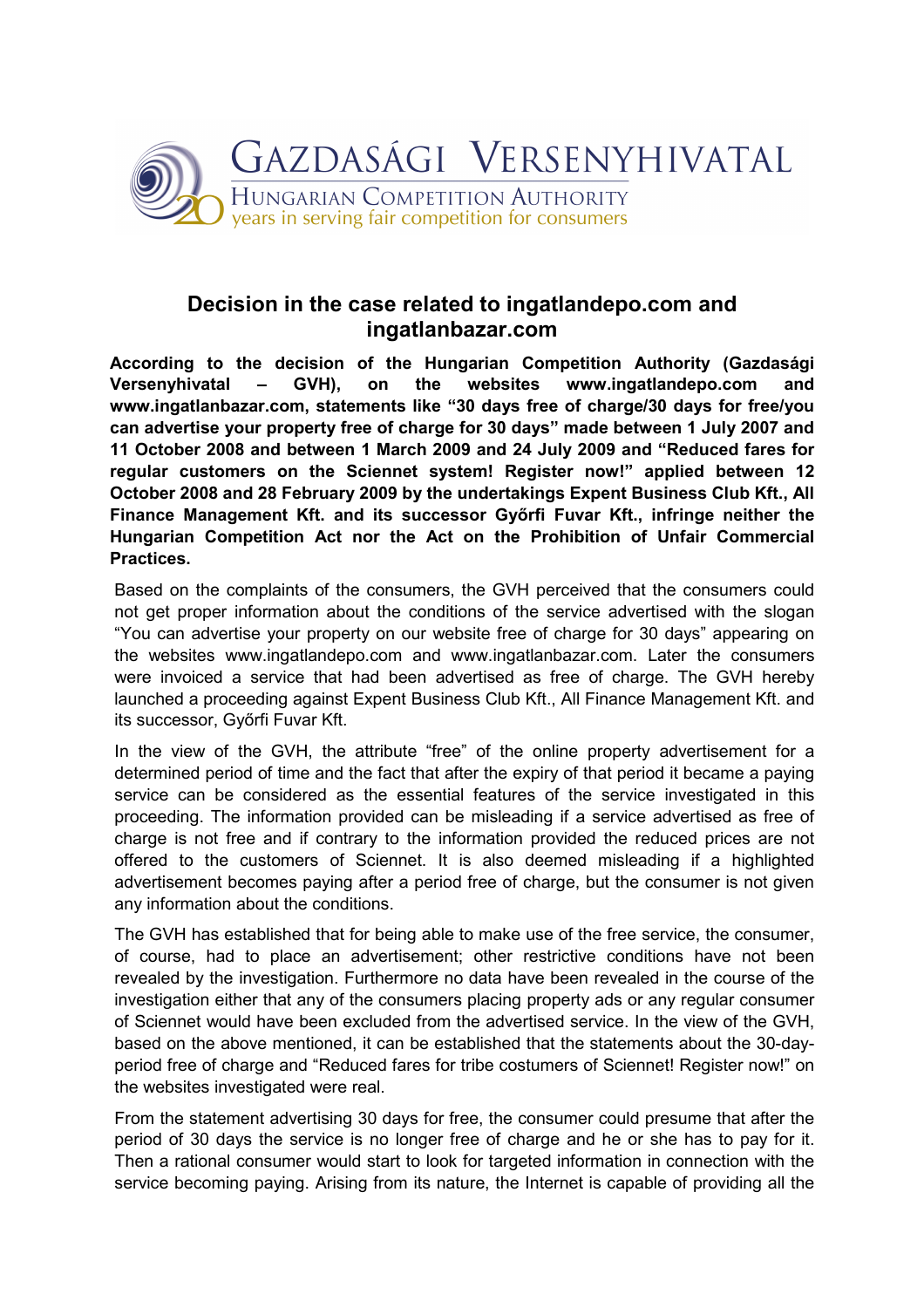relevant information in a fast and easy way. However the huge quantity of pieces of information provided on the Internet can also mean that decision-making for consumers is rendered more difficult since they have to select between a huge quantity of information, find, choose and process the most relevant information.

The websites investigated functioned as exclusive information channels and sales points at the same time. This fact, according to the GVH, constitutes a burden for the undertakings under investigation that they have to maintain a balance between these two functions when publishing information. However balance was not kept on the websites investigated. Information was only provided to the consumers together with the sales of the products, i.e. registration, placement of advertisement. They could only read the information concerning the details of the promotional service advertised once they registered or placed an advertisement.

In this case it was the General Terms and Conditions (GTC) that contained the most essential information for the consumers about the conditions of the free service and its cessation (i.e. the service is free for 30 days, the consumer is responsible for taking off the advertisement, the advertisement is no longer free after 30 days).

Hereby the GVH had to assess whether the breaking of the balance in a given situation and the constraint to look for information in the GTC prevented the consumers from getting reasonable information.

It has turned out from the investigation that the consumers had the possibility to get familiar with the GTC in the course of the registration process and after it while using their personal inboxes and finally when placing property advertisements. In course of the registration process the GTC was available for the consumers indirectly by clicking on the link built in the rules of the registration. After a successful registration, however, the consumers could also reach the GTC directly by clicking on "GTC" within their personal inboxes. That means that the consumers after the registration and hereby the creation of the personal inbox could get familiar with the conditions of the service without any consequences, i.e. before the placement of the advertisement they could obtain the necessary information concerning the interpretation of the free service.

In case a consumer did not get use of this possibility to get direct information, then at least when placing the advertisement, he or she had to accept the conditions relating to it. First in a highlighted part there was a notice about the essential information in connection with the service becoming paying. After the placement of the advertisement, the consumers had further 29 days to become familiar with the most essential information directly available in their personalised inboxes.

According to the GVH, it can be expected from the consumers – within the framework of a reasonable information gathering process – to look for information related to the placement of the advertisement with due care. In the opinion of the GVH, the necessary information was provided in the GTC. It must be highlighted that in this case the GTC was not very complicated, the consumers were not obliged to read it through and get familiarised with exhaustive information. Neither can we say that when visiting this page the consumers could read the details of the advertisement (that was capable of misleading consumers) and by clicking on it, they could reach relatively lots of additional information.

The GVH is aware of the phenomena of automatic mechanism that consumers using the Internet feel urged to decide quickly and click right away on something. The GVH does not deem it impossible that the websites investigated even reinforced this automatism. However the GVH favours the behaviour that consumers themselves properly look for information